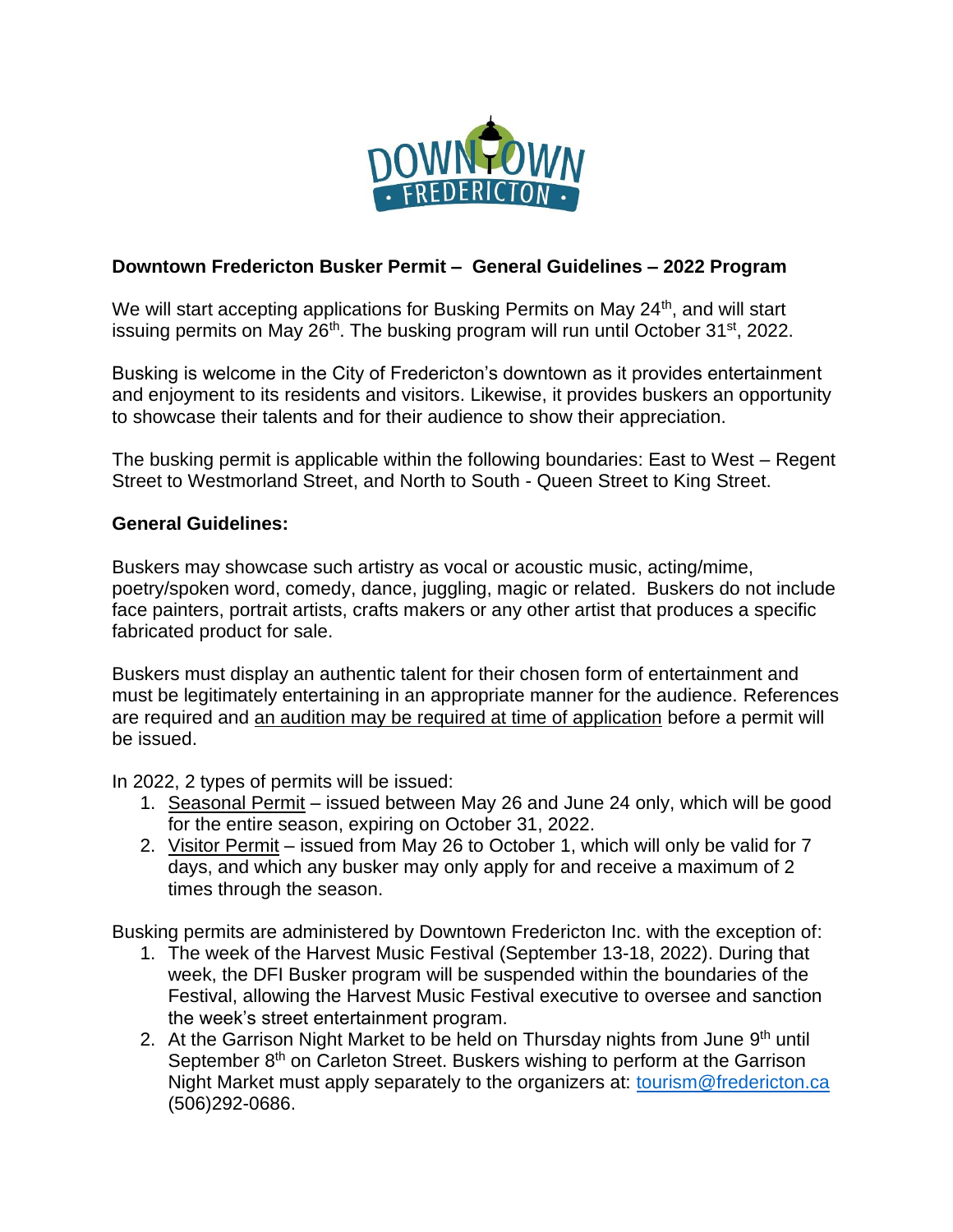3. Other large festivals may be planned in 2022 and DFI maintains the right to suspend its Busker program upon notification.

There is no fee for the Busker permit. Permits are uniquely assigned and are nontransferable.

## **The Busking Permit Holder MUST:**

- Conduct themselves in a safe and cooperative manner and abide by the guidelines as set out in this document.
- Treat members of the public with respect. Performers must refrain from the use of lewd or offensive conduct or language in the course of their performance.
- Perform entertainment that is suitable for a general family audience.
- Carry a valid Busker ID Permit at the time of the performance/activity and display the Permit in a visible place.
- Be actively busking when they have their permit on display.
- Produce the Busker ID Permit upon request by representatives of Downtown Fredericton, the City of Fredericton or it's Police Officers, By-law Officers and Parking Commissionaires. Buskers who cannot produce a valid permit will be asked to close down their performance and vacate the area.
- Comply with all general conditions by representatives of Downtown Fredericton, the City of Fredericton or it's Police Officers, By-law Officers and Parking Commissionaires and must cease the activity immediately if directed to do so.
- Parental consent will be required for buskers under the age of 18, and a parent or guardian must be present at all times with approved buskers who are under the age of 16.
- Pick up and lawfully dispose of any and all garbage or other litter associated with their performance.
- Common courtesy is a must. Maintain a reasonable distance from other buskers that are in close proximity.
- Amplifiers must be used responsibly and with respect to the location and cannot violate the Noise By-Law. The performance cannot cause a nuisance to nearby businesses and their customers. If complaints are received, or if police, by-law officers or DFI staff determine the amplification is too loud, it can result in the permit being temporarily or permanently recalled and the busking privilege withdrawn.

# **The Permit Holder MUST NOT:**

- Obstruct or allow his or her audience to obstruct fire exits, fire hydrants and host connections, transit stops or store front entrances, or undertake the activity in doorways, driveways or other access points.
- Obstruct or impede the free flow of pedestrian or vehicular traffic or otherwise prevent such movement.